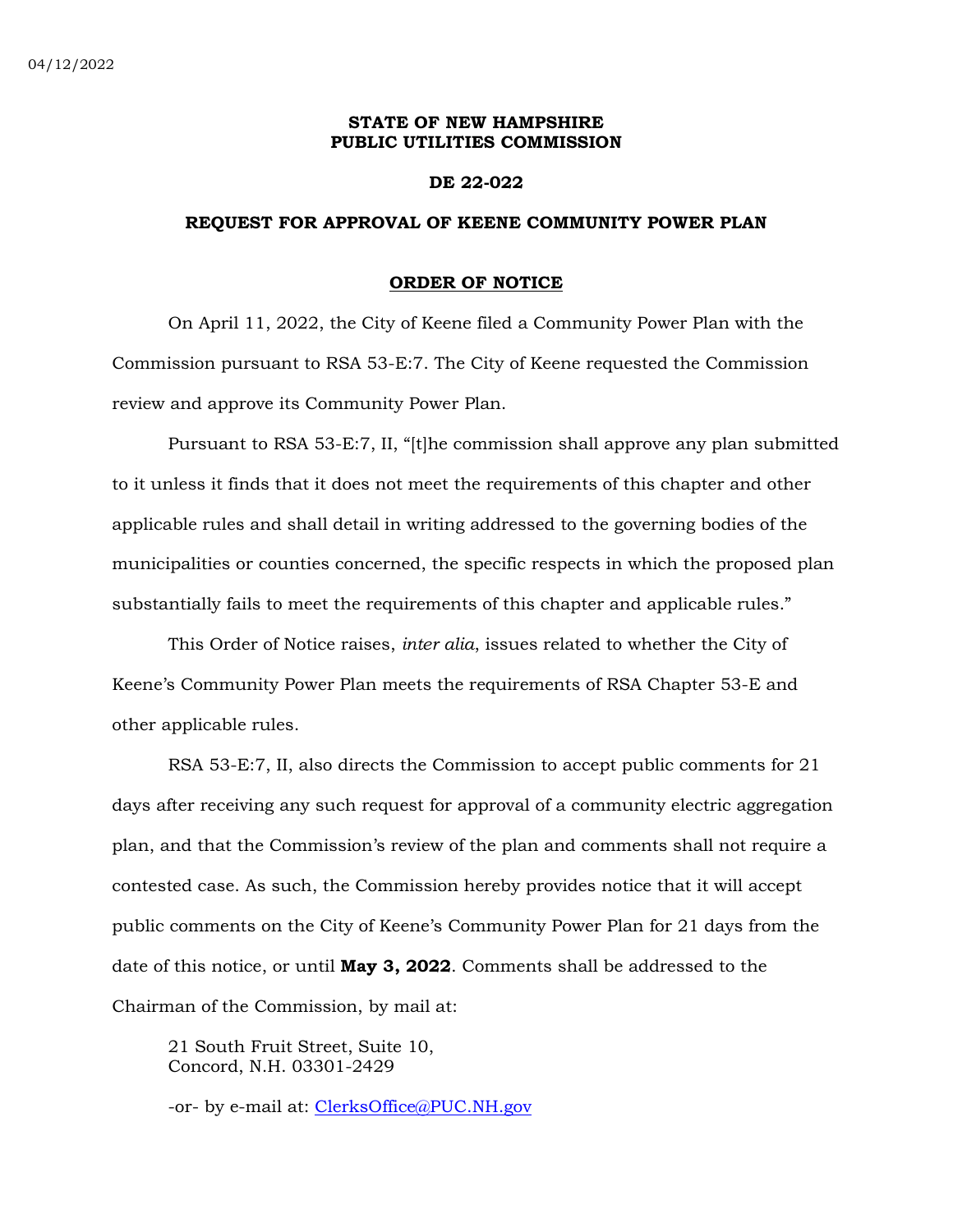All comments shall readily identify Docket No. DE 22-022 in the document

header and/or in the subject line of any email.

Keene's filing, including its Community Power Plan and attachments, is posted

to the Commission's website at

[https://www.puc.nh.gov/Regulatory/Docketbk/2022/22-022.html.](https://www.puc.nh.gov/Regulatory/Docketbk/2022/22-022.html)

# **Based upon the foregoing, it is hereby**

**ORDERED**, that Public Comments shall be accepted as set forth in this Notice

and pursuant to RSA 35-E:7, II, until **May 3, 2022**; and it is

**FURTHER ORDERED**, a copy of this Order of Notice shall be posted on the

Commission's website no later than April 14, 2022.

So ordered, this twelfth day of April, 2022.

 $D$  $D$  $D$  $E$  $C$   $C$  $D$  $D$  $E$  $C$  $D$  $E$  $F$ SNIEL

Presiding Officer Chairman